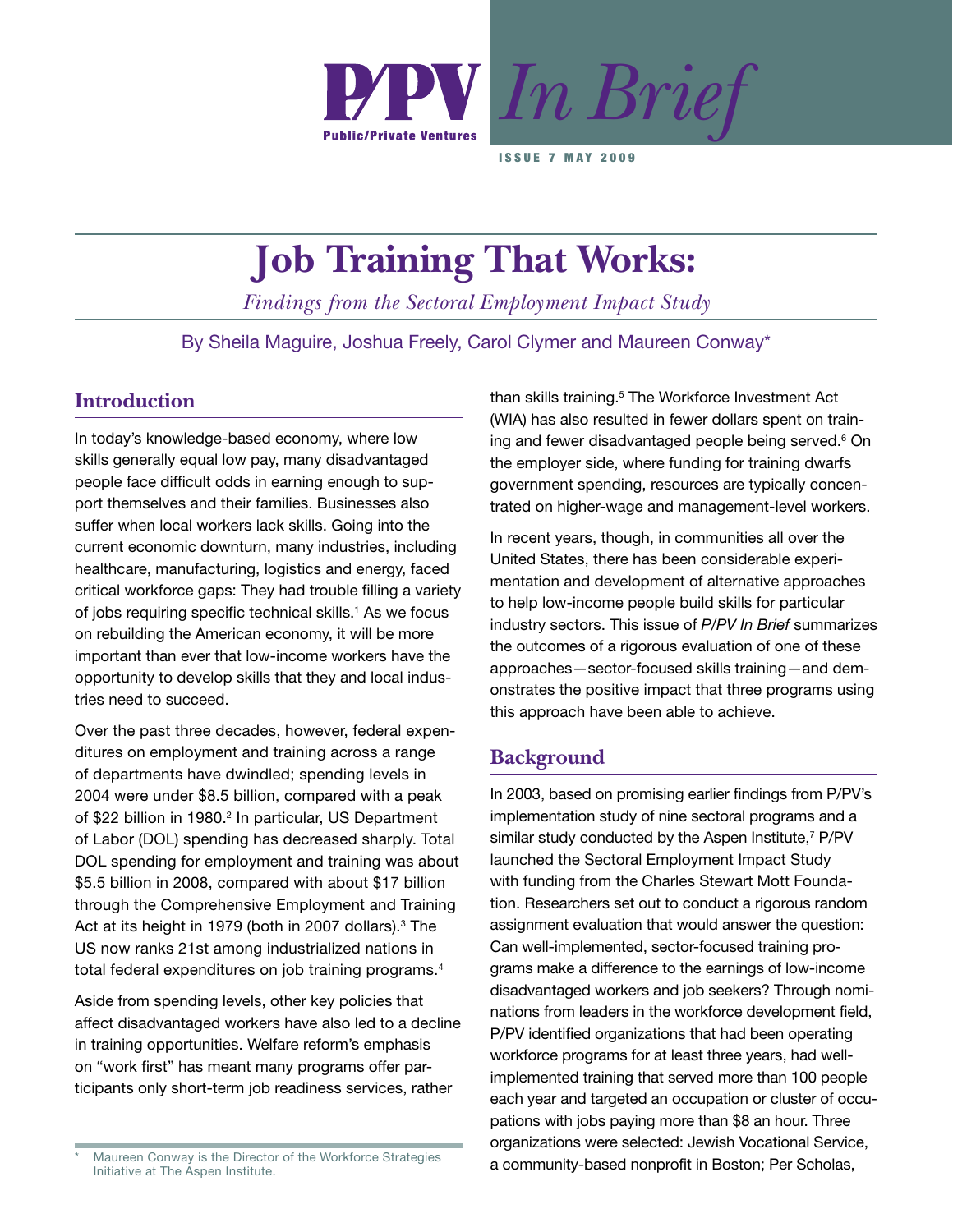a social venture in the Bronx in New York City; and the Wisconsin Regional Training Partnership in Milwaukee, an association of employers and unions in the region. This brief reflects P/PV's initial analysis of the employment and earnings impacts for study participants across the three sites; a more detailed report on the study will be released later this year.

# **Sectoral Employment: An Evolving and Growing Field**

Organizations involved in sectoral employment pursue a range of strategies that include efforts to improve the quality of low-wage jobs, organizing employers within an industry to address its workforce needs, and—as with the three programs in this study—providing training to help workers access higher-skilled jobs. Emerging in the early '90s among a small number of nonprofit, communitybased agencies that were focused on improving the prospects of low-income workers, sectoral employment

was initially supported by a handful of private foundations.8 Today, community colleges, workforce investment boards, labor-management partnerships, business associations and other agencies all play important and active roles, and many sectoral programs receive support from federal, state and local government sources. Some organizations are using this approach to respond to the emergence of green jobs, and several cities have established sector-based One-Stop centers. At least 32 states are now engaged in some form of sector work, and new legislation encouraging sector partnerships is pending at the federal level.<sup>9</sup> A 2007 survey of workforce development organizations garnered responses from 227 organizations using a sectoral approach, with programs that targeted approximately 20 industries.10 The three programs investigated in this study are a part of this evolving field, focused on skills training as a strategy to increase the employment and earning potential of disadvantaged workers.

#### Jewish Vocational Service (JVS), Boston, MA

*About the organization:* Founded to assist Eastern European immigrants in the 1930s, JVS provides an array of educational and training programs in the Boston area. In addition to operating the Work Place (a local One-Stop) and issuing individual training vouchers to eligible residents, JVS offers certifications in areas such as computerized accounting, culinary arts, and medical and basic office skills. It also offers incumbent worker training, English as a Second Language (ESL), literacy programming and micro-enterprise development.

*Sector focus:* JVS provided industry-specific training programs in medical and basic office skills and computerized accounting to participants in P/PV's study. JVS engaged its target industries through employer advisory committees and by building individual relationships with local businesses. It also created an employer account management system to identify and address employer needs and to cultivate and strengthen ties with employers. As job openings in accounting declined toward the end of the study, JVS increased its focus on medical office skills training.

*Services offered to participants:* Training was provided over 21 to 25 weeks for 20 to 25 hours per week. All students began with core classes in computer software (e.g., Windows, Excel, Power Point and Access), then participated in specialized training in medical or basic office skills or accounting, including a four- to six-week internship. Job readiness classes (e.g., writing résumés and cover letters, job interviewing and employment retention) and soft skills training (e.g., communication, decision-making, conflict resolution, workplace ethics, customer service) were also offered. And students could access instruction in basic skills or ESL if needed. JVS staff provided case management services to address attendance, behavioral issues or challenges at home; legal matters, childcare needs and transportation difficulties were handled through partnerships with other agencies and organizations. Program participants received job placement assistance and employment retention services as well. JVS leveraged resources from federal, state and local public agencies and private foundations to offer these services.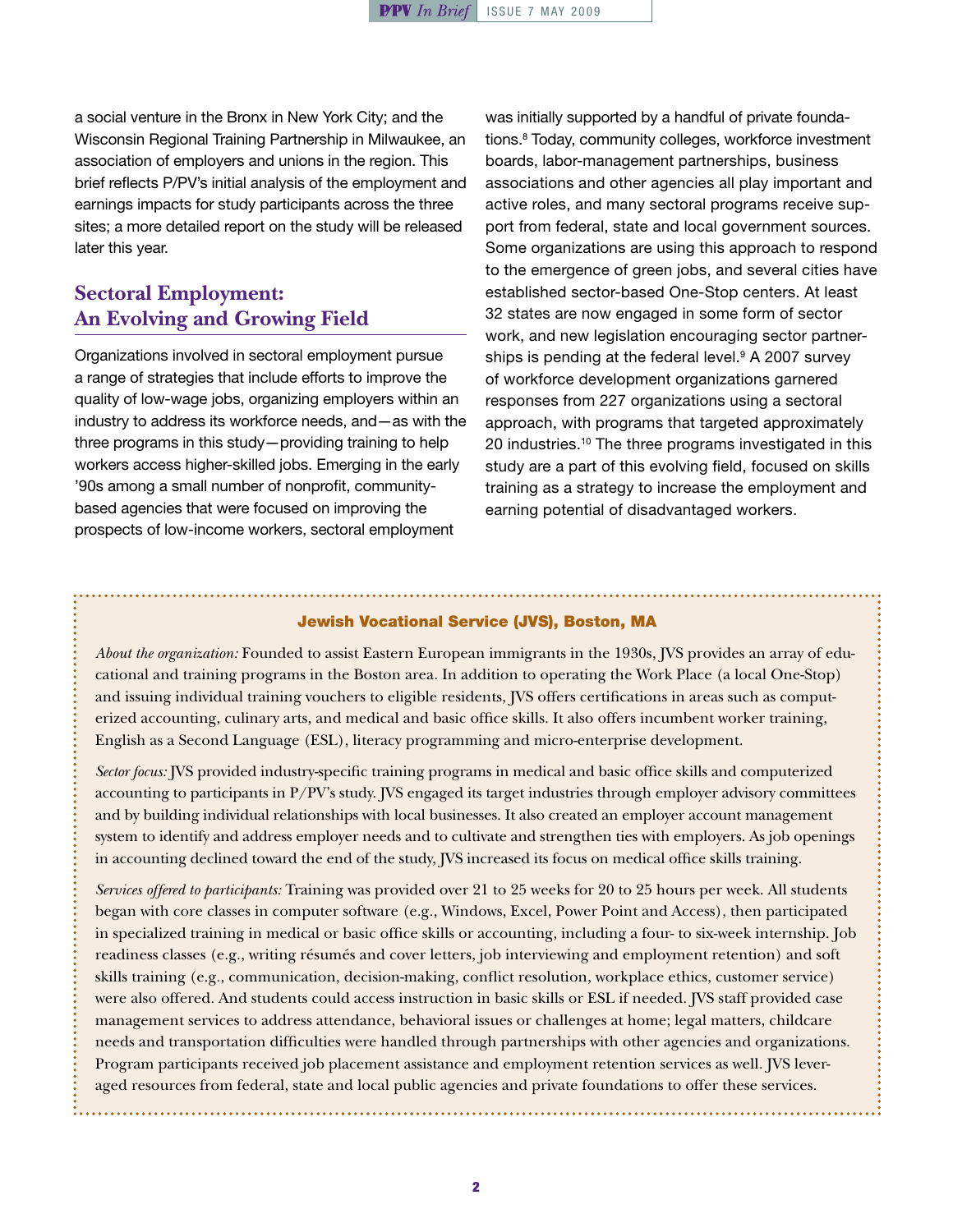#### *Per* Scholas, The Bronx, NY

*About the organization:* Founded in 1994, *Per* Scholas is a nonprofit social venture that provides information technology training and computer recycling and refurbishing in the South Bronx. Working toward the twin goals of preparing participants for work as computer technicians and providing affordable access to home computers for low-income individuals, *Per* Scholas operates both a computer refurbishing business and a training program. Corporations, businesses and individuals bring their old computers to *Per* Scholas, and trainees refurbish the salvageable computers while preparing "end-of-life" computers for environmentally safe disposal.

*Sector focus: Per* Scholas focused on the information technology industry. The business side of the *Per* Scholas effort helped staff foster close relationships with employers, which were then leveraged to identify internships and employment opportunities for students. *Per* Scholas had more than 35 employer partners, ranging from very large (Time Warner Cable) to small businesses (consulting companies). Employer partners participated in job fairs, interviewed applicants on site and provided guidance on curriculum changes and improvements.

*Services offered to participants:* Study participants entered a 15-week, 500-hour computer technician training program, which was closely aligned with the needs of the *Per* Scholas employer base. Training consisted of "handson" instruction and problem-solving related to assembly, configuration, installation, upgrade and repair of personal computers, printers and copiers, as well as the design, installation and troubleshooting of computer networks. Participants who successfully completed the training were eligible to take the A+ exam to obtain an internationally recognized certification necessary for many jobs in the industrial technology sector. *Per* Scholas' program includes life-skills training, covering topics such as goal-setting, communication, interviewing for a job and time management. An array of support services, such as mentoring, counseling, employability workshops, assistance with work attire and job placement services were also available to participants. *Per* Scholas worked with a number of external organizations to provide these support services, and through partnerships with computer recycling and refurbishing programs, participants worked as part-time interns for part of the program, as well as at *Per* Scholas' warehouse. Funding for training came from private foundations, training reimbursements from other nonprofits and training vouchers.

# **The Study's Sectoral Training Programs: Common Elements**

Selected according to the study's overall criteria, each organization continued to pursue and develop its unique sectoral approach without adhering to a strictly defined common model. These programs do, however, share several key elements:

• A sector focus: All three organizations focus on an industry or a small set of industries and have developed industry-specific expertise and relationships that support their training programs' design and ongoing adaptation. Among the three sites, there was a continuum of strategies to engage industries, including programs that worked with employers one-on-one to understand specific needs or with discrete sets of

employers, as well as an employer/union membership association that sought to organize employers from targeted sectors to define common needs.

Concern for candidates' career match: All three organizations had recruitment, screening and intake processes aimed at making appropriate career matches for participants. While in some cases programs needed to recruit certain kinds of participants to meet public funding guidelines, all identified candidates with an interest and aptitude for success in their target industry as well as the basic skills needed to benefit from training. Occupation-specific requirements, such as driver's licenses for construction jobs, as well as basic skill levels were part of the screening processes. In addition, interviews to assess interest in and commitment to the sector were often an important part of the selection process.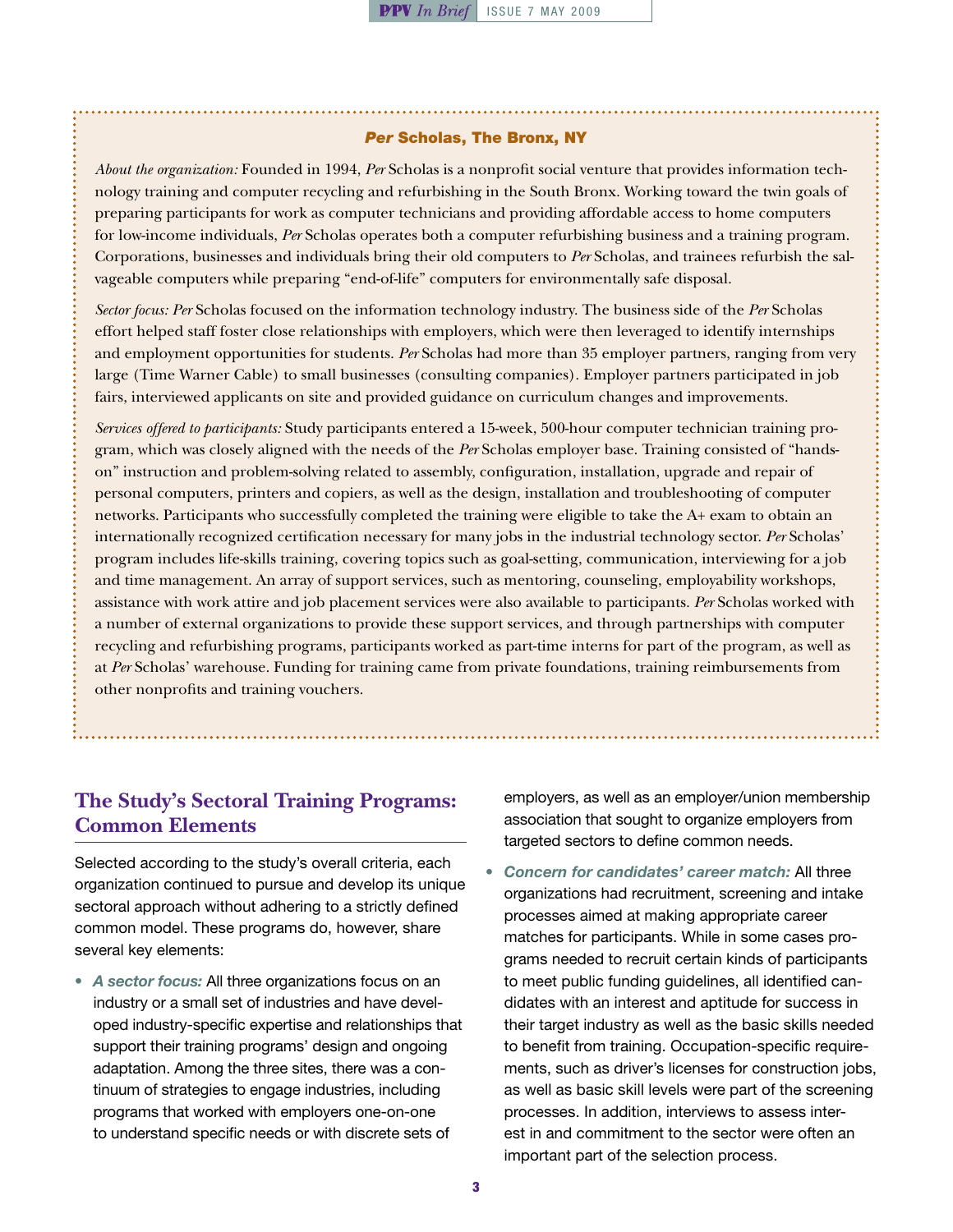#### Wisconsin Regional Training Partnership (WRTP), Milwaukee, WI

*About the organization:* A membership organization founded in the 1990s, WRTP brings together business, organized labor and workers to identify and meet industry needs. WRTP's member services include pre-employment training, incumbent worker training and technical assistance to businesses in areas such as new technology adoption.

*Sector focus:* A WRTP industry coordinator led a committee of employers and union representatives to identify needs among member businesses, market services to current and potential member businesses, and ensure that course curriculum and content were aligned with industry needs. WRTP worked to determine that demand for trained workers was evident prior to running a training program, often assembling a particular training class only after an employer had made a firm commitment to new hiring. At the outset of the study, WRTP focused on healthcare, construction and manufacturing sectors. As the availability of traditional construction jobs began to dwindle, WRTP expanded its services to include training in road construction, lead abatement/hazardous materials and Commercial Driver's License preparation.

*Services offered to participants:* Participants received short-term technical training in the industry sector of interest. Training ranged from one to four weeks for 40 to 160 hours and included an "essential skills" component to help participants with timeliness, attendance, strategies for dealing with childcare, workplace issues and operating within the industry culture. To provide technical training, WRTP relied on a range of service providers, including member company employees who worked as trainers, community college instructors, industry experts recommended by members and others. Student supports and remedial education were offered through a network of public and community-based agencies. A combination of public funding, such as WIA training vouchers, welfareto-work and workforce attachment and advancement resources, supported WRTP services.

- • *Integrated skills training:* Programs provided training on the range of skills necessary to be successful on the job, including technical job-specific training, job-readiness workshops that were often taught through the lens of a particular industry setting, and support to strengthen basic English and math skills. All three organizations focused on making training accessible and relevant; some provided all components in a single program/package, while others contracted part of the training out to other agencies.
- • *Individualized services to support training completion and success on the job:* In addition to providing a core training program to participants, the three organizations offered a range of social supports, such as childcare, transportation, housing and financial assistance, that met individuals' specific needs. This type of help included assistance to get a driver's license to reach work sites and tutoring to pass a qualifying exam. The programs either provided these services directly or in partnership with outside public or private agencies.
- • *Flexibility to adjust to a changing environment:* All three organizations made changes in their programs during the study period. In some cases, their close connection to industry needs led them to shift either occupational or industry focus or to make changes to their curriculum. Programs also altered the mix of services they provided, responding to changes in partner agencies or available funding.

#### **The Study**

P/PV used an experimental research design to bring as much rigor as possible to the question of whether these types of sector-focused training programs result in significant gains for participants. In total, 1,285 people were recruited across the three sites, all of whom went through the entire application process and met the program's criteria for eligibility. Eligible recruits were then surveyed by phone (baseline survey) about their education and work histories, additional sources of income, living situation and experiences with other training programs. Half were randomly selected to participate in the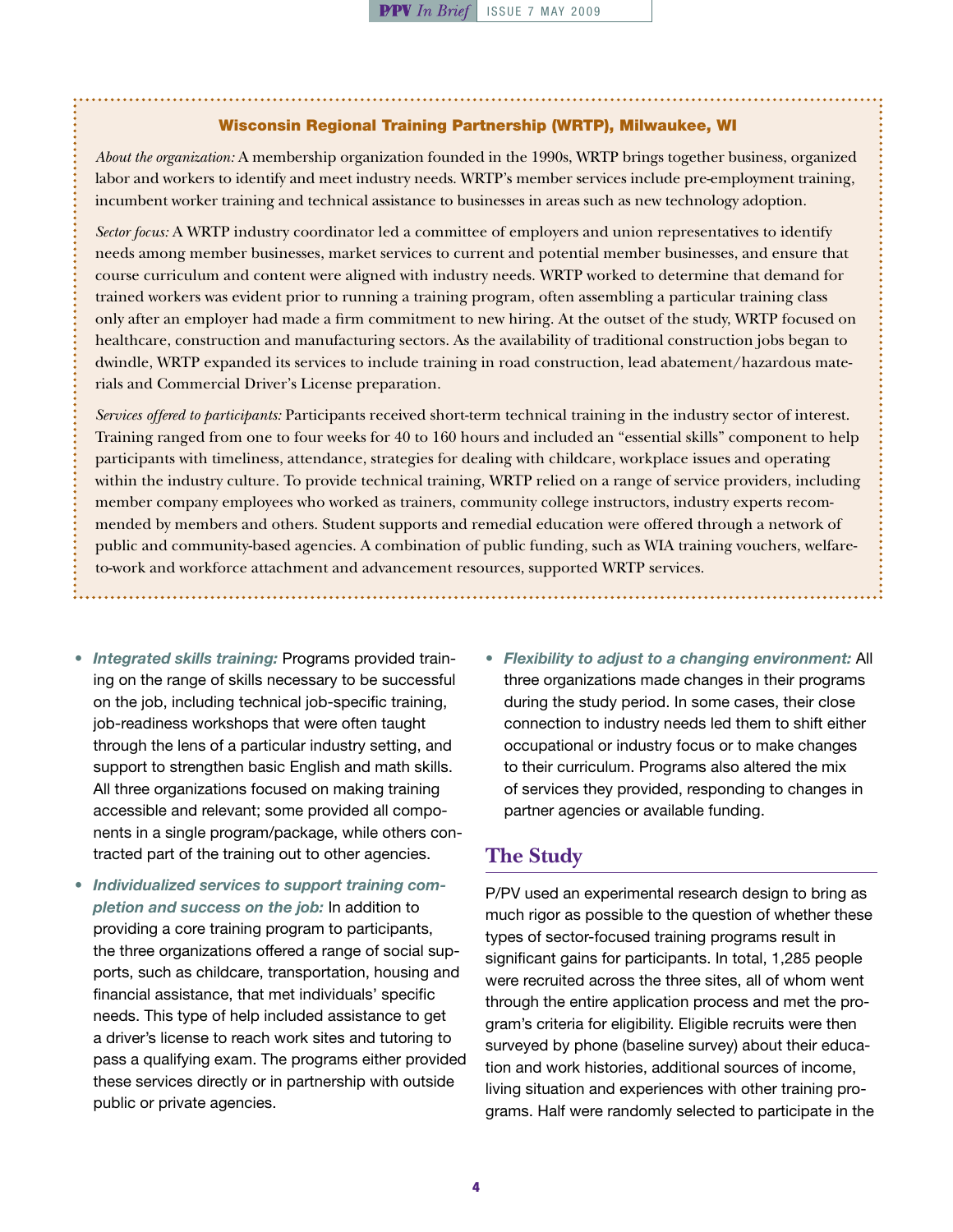program (the treatment group); the remaining half were assigned to the control group and could not receive services from study sites for the next 24 months but were free to receive services from other employment programs. Thirty-two percent of control group members went on to receive other training services, and 8 percent of the treatment group did not undergo the training. Both groups were surveyed by phone between the 24th and 30th months after the baseline survey to collect information about their training and employment experiences during the follow-up period. The follow-up sample included 1,014 respondents, a 79 percent response rate. Impacts were measured by comparing the progress made by people in the treatment group with that made by those in the control group. Because assignment to these groups was random, any differences between the treatments and controls can be attributed to participation in the sector-focused training program.

# **Program Participants**

All three organizations in the study shared a commitment to serving disadvantaged job seekers. On average, study participants worked about seven months in the year prior to the baseline survey, earning \$9,872. Thirtyfour percent of participants were employed at the beginning of the study, and 10 percent had worked full time for the entire year; on average, participants had worked full time for just three and a half months during the year prior to the study. Nearly 40 percent had at some time received public assistance, including the 23 percent of participants who were on welfare at the time of enrollment. Programs enrolled a sizable number of young people, with more than 25 percent of the sample under the age of 24; the median participant age was 30. About one in five participants had been convicted of a crime, and 5 percent had been homeless in the year before the baseline survey was conducted. In terms of educational attainment, 8 percent had an associate's degree, 9 percent had a bachelor's or master's, 53 percent had a high school diploma only, and an additional 22 percent had obtained a GED. Although there were differences across sites, women and men were almost equally represented in the follow-up sample. Table 1 details the characteristics of the study's participants at baseline (both treatments and controls).

## Table 1: Baseline Characteristics of Follow-Up Sample (Treatments and Controls)

| <b>Gender</b>                                              |         |
|------------------------------------------------------------|---------|
| Male                                                       | 47%     |
| Female                                                     | 53%     |
| <b>Race/Ethnicity and Country of Birth</b>                 |         |
| African American                                           | 60%     |
| Latino                                                     | 21%     |
| White                                                      | 12%     |
| Other                                                      | 6%      |
| Foreign-Born                                               | 23%     |
| <b>Education</b>                                           |         |
| More than a high school diploma                            | 18%     |
| High school diploma                                        | 53%     |
| GED or high school equivalency                             | 22%     |
| Less than a high school diploma                            | 7%      |
| <b>Age</b>                                                 |         |
| 18 to 24                                                   | 28%     |
| 25 to 54                                                   | 70%     |
| 55 and over                                                | 2%      |
| Median age                                                 | 30      |
| <b>Other Characteristics</b>                               |         |
| Ever on public assistance                                  | 37%     |
| Access to a vehicle                                        | 45%     |
| Ever completed another training program                    | 25%     |
| Mean number of children in household                       | 1.2     |
| Ever convicted of a crime                                  | 22%     |
| <b>Employment History at Baseline</b>                      |         |
| Currently employed                                         | 34%     |
| Months employed during previous year                       | 6.8     |
| Mean earnings during previous year                         | \$9,872 |
| Hourly wage in most recent job                             | \$10.08 |
| Worked a job that offered benefits during<br>previous year | 50%     |

Note:  $N = 1,014$ . Percentages may not add up to 100% due to rounding.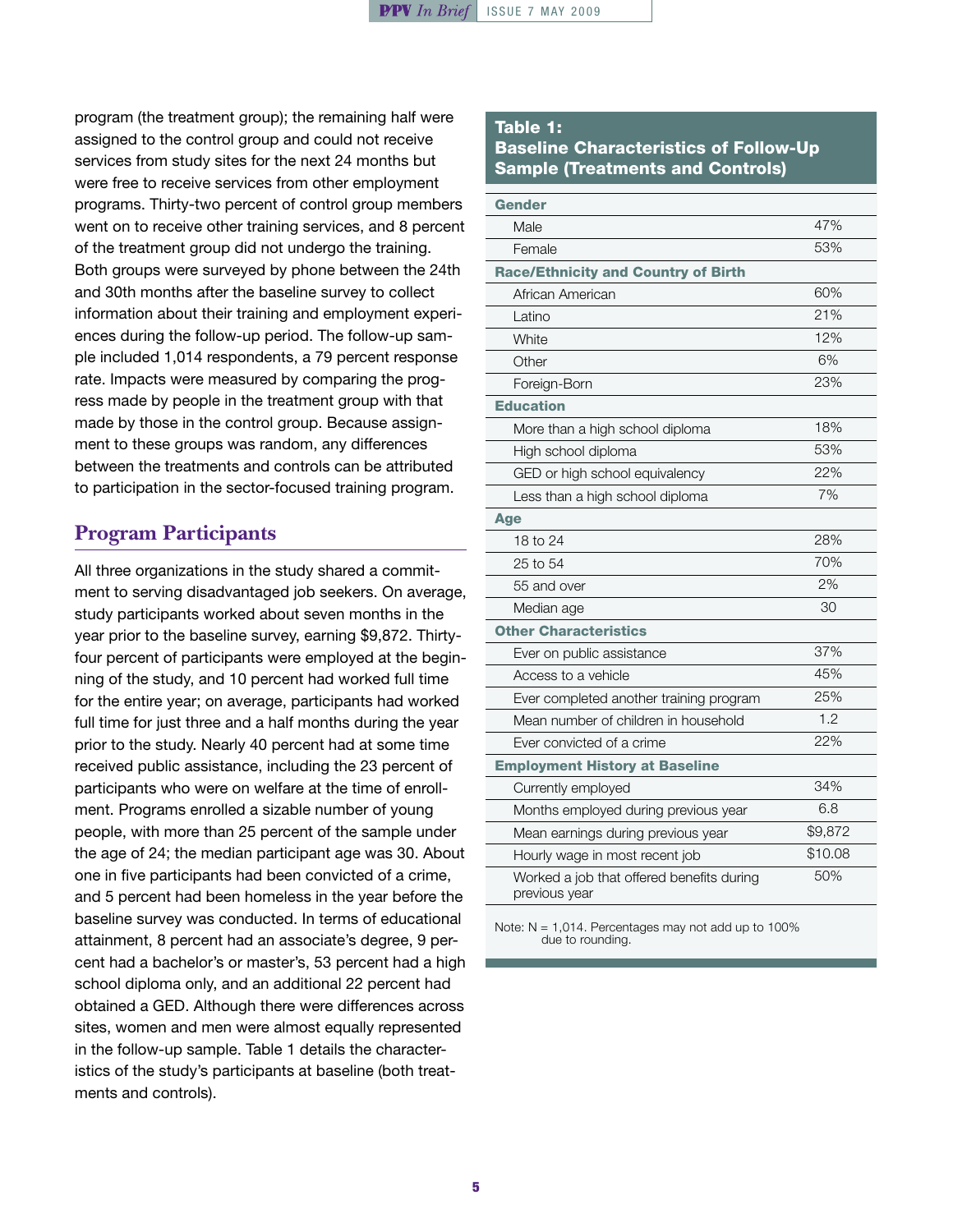## **Key Findings**

This brief focuses on the average effect these programs had on five outcomes: total earnings, likelihood of employment, hours worked, hourly wages and the availability of benefits (including health insurance, paid vacation, paid sick leave or tuition reimbursement).<sup>11</sup> Because the outcomes seen during the first 12 months after enrollment reflect the opportunity costs of training (i.e., not working or at least not working full-time while in training), we present the impacts over the full 24 months but also separate out the impacts seen during the second year of follow-up (months 13 through 24). Differences between program participants and controls were analyzed using regression analysis, which controlled for characteristics such as gender, age, race and education as well as employment history in the year prior to the study (e.g., earnings and employment). While further analysis is still under way, five key findings have emerged.12

#### **1. Participants in sector-focused training programs earned significantly more than the control group members, with most of the earnings gains taking place in the second year.**

Participants in sector-focused training earned 18.3 percent—about \$4,500—more than controls over the 24-month study period. The impact on earnings began around the eighth month and continued through the end of the two years (see Figure 1). Not surprisingly, given that program participants were in training for a significant part of the first year, most of the increase in earnings was seen during the second year. The participants earned 29.3 percent more than the controls during months 13 through 24 (about \$4,000).

#### Figure 1: Total Earnings by Month

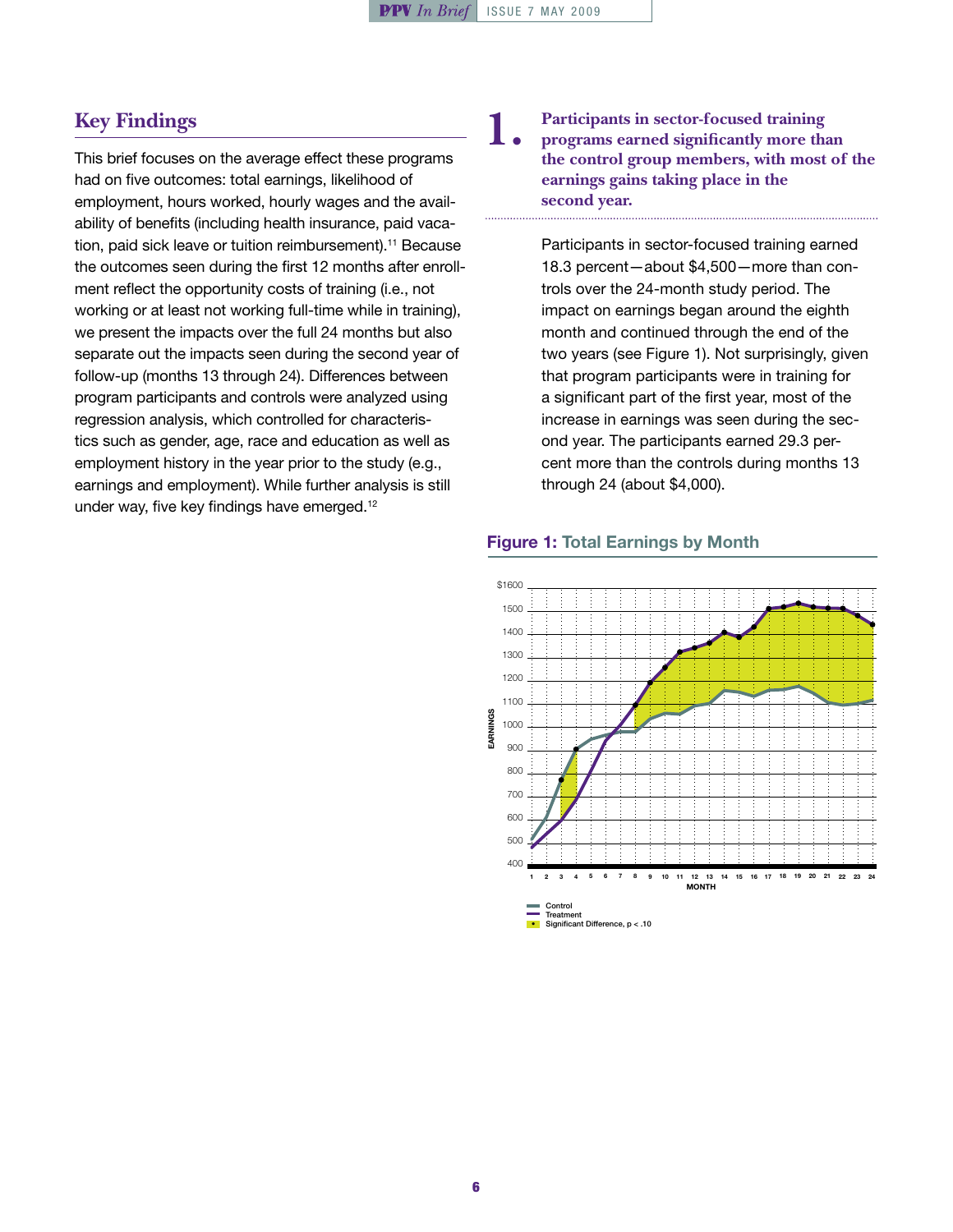#### **2. Participants in sector-focused training programs were more likely to work and, in the second year, worked more consistently than control group members.**

Part of the observed earnings gains can be attributed to the fact that participants were more likely to find work and worked more consistently. Over the study's 24-month period, program participants were significantly more likely to be employed, working on average 1.3 more months than controls. In the first months of the follow-up period, while most treatments were still in training, controls were more likely to be employed. However, by month eight of the follow-up period, after most study participants had finished training, this relationship was reversed and treatments were more likely to be employed than controls in each month of the remainder of the follow-up period. Employment rates hovered around 70 percent for treatments in the second year, compared with the controls' 60 percent. Program participants were also significantly more likely to work all 12 months in the second year (52 percent versus 41 percent)—an indication that training helped participants find steadier employment.

### 80% 75% 70% 65% 60% **YTJIBABOR** PROBABILITY 55% 50% 45% 40% 35% 30% 1 2 3 4 5 6 7 8 9 10 11 12 13 14 15 16 17 18 19 20 21 22 23 24 **MONTH** Control Treatme

#### Figure 2: Probability of Employment by Month

• Significant Difference, p < .10

#### **3. Employed participants had significantly higher earnings than employed control group members.**

To understand whether the participants' earnings gains were solely a reflection of their working more than controls, researchers compared outcomes of just the treatment and control group members who were employed for at least one month during the follow-up period.13 Earnings for employed program participants were significantly higher (by \$3,300) than those of employed controls over the 24-month followup period. The earnings of these two groups differed significantly starting around month 16 (Figure 3) and continued to differ through the end of the two years.

#### Figure 3: Earnings by Month for Employed Treatments and Controls

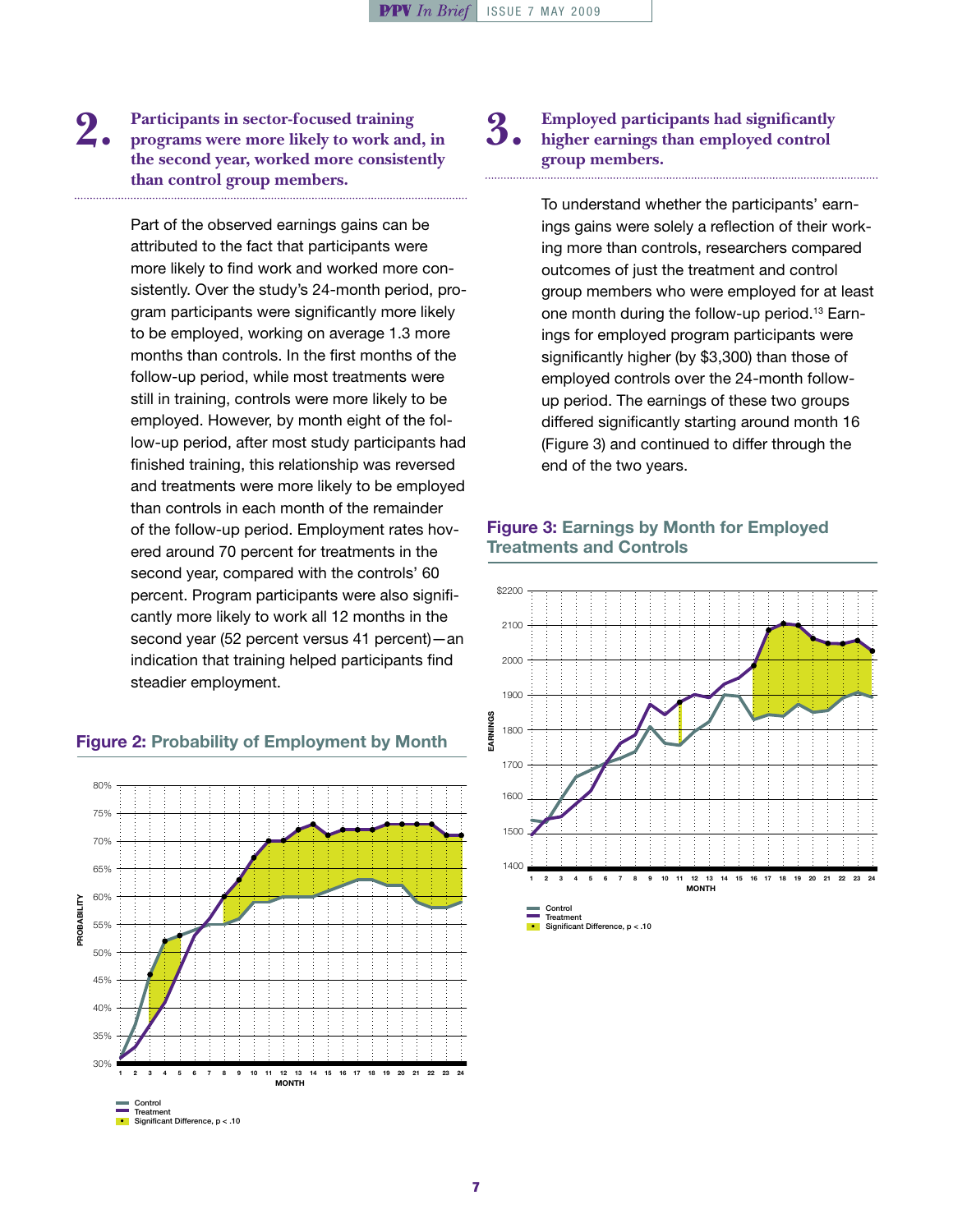### **4. By the second year, employed program participants were working more hours and were earning higher hourly wages than employed controls.**

By the 16th month of the follow-up period, the gap between the wages of employed treatments and employed controls was large enough to be statistically significant. Wages averaged above \$12.50 an hour for treatments, while controls averaged \$11.75 an hour (see Figure 4). In their most recent job, program participants earned about 79 cents per hour more than controls. These higher wages, combined with employed participants working 200 hours more than employed controls in the second year, resulted in higher overall earnings for program participants.

#### Figure 4: Hourly Wage in Primary Job by Month for Employed Treatments and Controls



#### **5. Program participants were significantly more likely to work in jobs that offered benefits.**

During the 24-month follow-up period, treatments spent an average of 11 months working in jobs that offered benefits (such as health insurance, paid vacation, paid sick leave and tuition reimbursement)—about a month and a half longer than controls.

These impacts for participants in sector-focused training programs, particularly the strong effect in the second year, suggest that participants found better jobs—ones in which they were able to work more consistently, receive benefits and earn higher wages. While it is impossible to know if the effects will fade or grow beyond the two years of the study, participating in well-implemented sectoral training programs may give workers a significant advantage that could have lasting effects on their future employment.

# **Recommendations**

These findings—and the experiences of the programs in this study—suggest several important lessons for federal, state and local policymakers. The forthcoming full report will explore the findings in depth for each organization, providing an analysis of the impact for different populations served, such as young adults, people with a criminal history or those who have been on welfare. The report will also examine more closely the ways in which each organization operated its program and the specific services participants received. However, as officials make policy decisions related to economic recovery, the following recommendations, based on the findings outlined above, should be considered:

1. Invest in job training that is industry-focused or employer-linked: Initial findings from the study suggest that training programs focused on industryspecific needs—with employers who are substantively involved in the program's design and implementation—can produce positive outcomes for participants. In reviewing federal, state and local workforce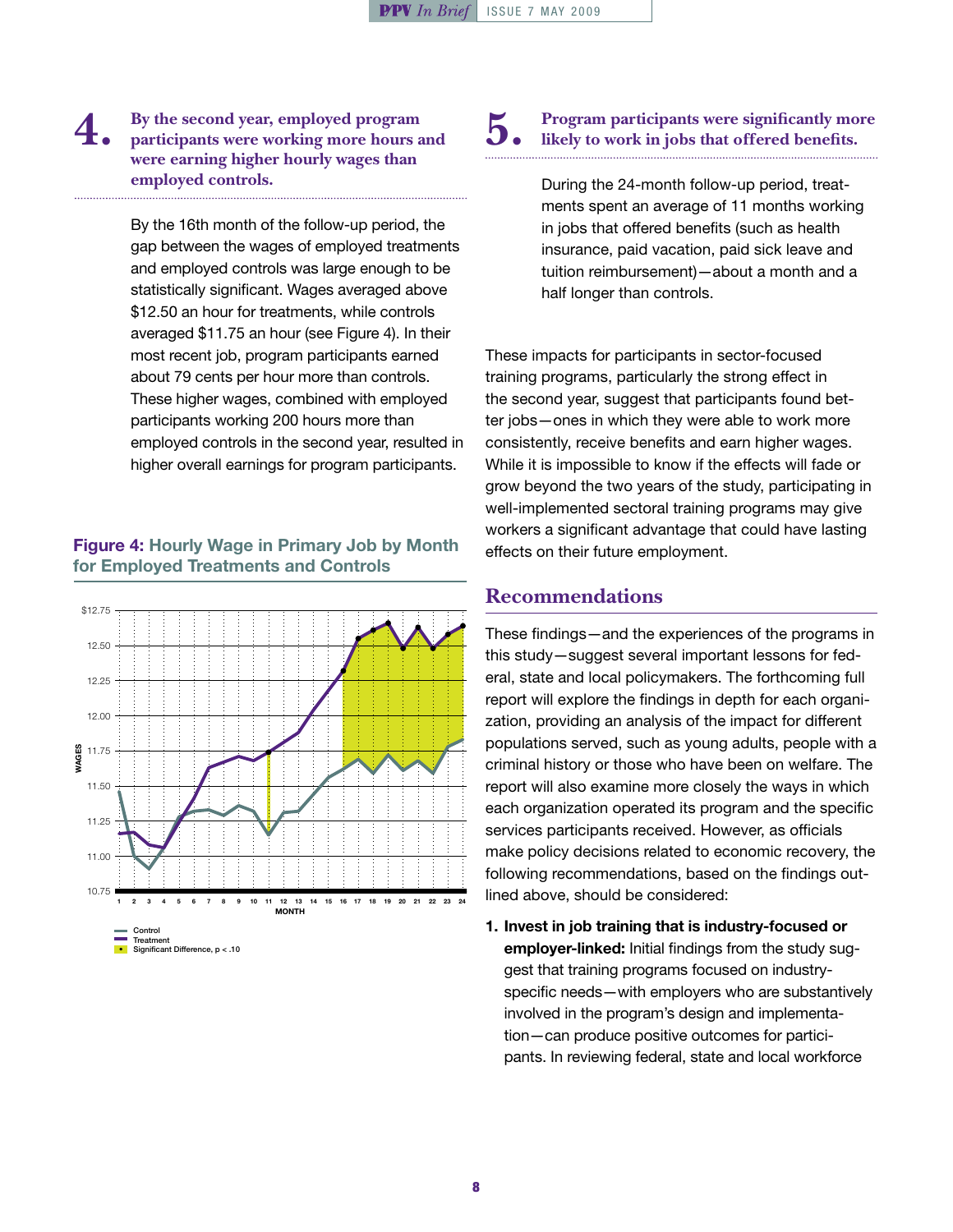approaches (including the reauthorization of TANF and WIA), policymakers should ensure that industry-linked training opportunities are available for low-income and low-skilled individuals—and that these opportunities are developed in partnership with employers.

- 2. Create flexible guidelines that enable programs to build on local knowledge and experience: Organizations in this study were selected on the basis of experience operating sector-focused training programs and indications that they'd attained strong placement and retention outcomes. Throughout the study, they further refined and honed their strategies, adapting to changes in the labor market, government regulations and funding, and partners' abilities to provide needed services to participants. This flexibility was essential to their success. While it is important for policymakers to ensure that common elements—such as those implemented by the sites in this study—are in place, it is also important that programs be built on local organizations' knowledge and expertise and that funding requirements do not create disincentives to changing service strategies in response to evolving local conditions and needs.
- 3. Invest in programs that integrate a range of trainings and supports: In addition to providing training focused on specific industry needs, programs in this study integrated technical, work readiness and basic skills training and offered individual case management services when needed. Funding for these types of services currently flows through many different government departments and agencies, making it difficult for organizations to offer comprehensive support—and difficult for individuals to access the help they might need to complete the training that will qualify them for higher-skilled jobs. Officials at federal, state and local levels should find ways to make more flexible funding available to organizations that offer this range of services and/or make it easier for individuals and organizations to navigate existing systems and funding streams.

## 4. Streamline funding regulations to support programs that serve people based on common career interests: Programs in this study served a range of job seekers—for example, people on welfare, those with a criminal record, young adults and immigrants. Candidates were selected because of an interest in a career in the targeted sector, and people from a variety of backgrounds, with different kinds of labor market experience, were trained together. Although findings for specific subpopulations are not presented here (they will be included in the detailed report mentioned above), our initial analysis indicates that wellimplemented sector-focused training programs are successful across populations. Policymakers should make it easier for organizations to operate such programs with funding from a range of populationspecific government contracts by adopting common performance measures and funding regulations.

5. Measure longer-term outcomes and reward programs that achieve longer-term success for participants: Although there were differences across sites in the study, the impact on earnings and wages frequently did not occur until the second year of the follow-up period. Current measures of success for workforce programs often focus on shorter-term outcomes, such as immediate employment or employment retention. Under pay-for-performance contracts common to workforce programs, the attainment of these outcomes often triggers the release of funds meaning programs' financial stability can hinge on their ability to deliver immediate results. As the findings from this study show, it can take time for participants to complete—and experience the full benefits of—sector-focused training programs. It is critical that policymakers at all levels of government consider alternative ways to measure and reward skills-training programs that focus on longer-term results, such as wage progression and career advancement.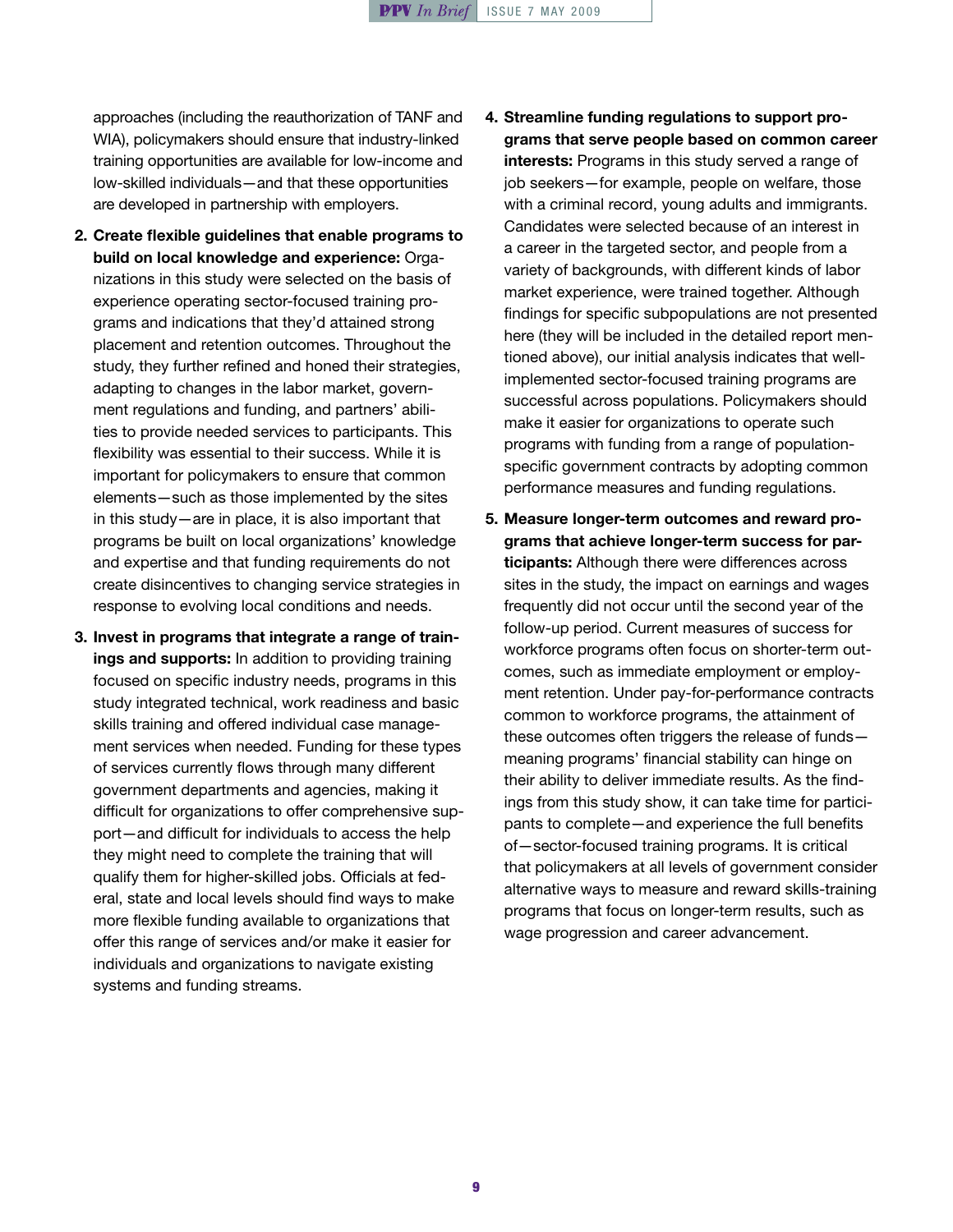## **Conclusion**

For decades, low-income individuals have experienced escalating difficulty earning enough to support themselves and their families. Gaps in wages between skilled and unskilled workers have increased steadily—those most in need of skills training and education are the least likely to have access to it. A consensus among policymakers and economists about the importance of education to develop workplace skills has led to a focus on early childhood programming, K-12 school reform and access to higher education, but a similar consensus on the importance of workforce development or job training has not emerged.14 Public policy has increasingly promoted rapid attachment to the labor market, leaving low-income individuals with few opportunities to gain the skills needed for higher-paying jobs. The initial findings from this study provide an alternative to this view and suggest that it is time to recognize the viability of well-implemented, sector-focused training programs to support the advancement of low-skilled workers. The recommendations outlined here suggest ways in which public policy could support such programs.

#### **Endnotes**

- 1 See Holzer, Harry J. and Robert I. Lerman. 2007. *America's Forgotten Middle Skill Jobs: Education and Training Requirements for the Next Decade and Beyond.* Washington, DC: The Workforce Alliance. Retrieved April 14, 2009, from [http://www.skills2compete.](http://www.skills2compete.org/atf/cf/%7B8E9806BF-4669-4217-AF74-26F62108EA68%7D/ForgottenJobsReport%20Final.pdf) [org/atf/cf/%7B8E9806BF-4669-4217-AF74-26F62108EA68%7D/](http://www.skills2compete.org/atf/cf/%7B8E9806BF-4669-4217-AF74-26F62108EA68%7D/ForgottenJobsReport%20Final.pdf) [ForgottenJobsReport%20Final.pdf](http://www.skills2compete.org/atf/cf/%7B8E9806BF-4669-4217-AF74-26F62108EA68%7D/ForgottenJobsReport%20Final.pdf).
- 2 See King, Christopher. 2004. "The Effectiveness of Publicly Financed Training in the United States: Implications for WIA and Related Programs." In O'Leary, C., R. Straits and S. Wandner (eds.). *Job Training Policy in the United States.* Kalamazoo, MI: W.E. Upjohn Institute for Employment Research.
- 3 See Holzer, Harry J. 2008. *Workforce Development as an Antipoverty Strategy: What Do We Know? What Should We Do?* Washington, DC: Urban Institute. Figures are expressed in constant 2007 dollars.
- 4 See O'Leary, Christopher, Robert Straits and Stephen Wandner. 2004. "U.S. Job Training: Types, Participants and History." In *Job Training Policy* (see note 2).
- 5 See Frank, Abbey and Elisa Minoff. 2005. "Declining Shares of Adults Receiving Training Under WIA Are Low-Income or Disadvantaged." Washington, DC: Center for Law and Social Policy. See also King, Christopher. 2004.
- 6 See Frank and Minoff 2005; Holzer 2008.
- 7 For Public/Private Ventures' study, see Roder, Anne with Carol Clymer and Laura Wyckoff. 2008. *Targeting Industries, Training Workers, Improving Opportunities: The Final Report from the Sectoral Employment Initiative.* Philadelphia, PA: Public/Private Ventures. For The Aspen Institute's study, see Zandniapour, Lily and Maureen Conway. 2002. *Gaining Ground: The Labor Market Progress of Participants of Sectoral Employment Development Programs.* Washington, DC: The Aspen Institute.
- 8 See Clark, Peggy and Steven L. Dawson. 1995. *Jobs and the Urban Poor: Privately Initiated Sectoral Strategies.* Washington, DC: The Aspen Institute.
- 9 On April 1, 2009, Senators Sherrod Brown (D-OH), Olympia Snowe (R-ME), and Patty Murray (D-WA) and Congressmen Dave Loebsack (D-IA) and Todd Platts (R-PA) introduced the Strengthening Employment Clusters to Organize Regional Success (SECTORS) Act, which is intended to support sector strategies and industry partnerships. Read more about the SECTORS Act at the Workforce Alliance website, [http://www.workforcealliance.](http://www.workforcealliance.org/atf/cf/%7B93353952-1DF1-473A-B105-7713F4529EBB%7D/SECTORS_ACT_PRESSRELEASE_%20APRIL2009FINAL.PDF) [org/atf/cf/%7B93353952-1DF1-473A-B105-7713F4529EBB%7D/](http://www.workforcealliance.org/atf/cf/%7B93353952-1DF1-473A-B105-7713F4529EBB%7D/SECTORS_ACT_PRESSRELEASE_%20APRIL2009FINAL.PDF) [SECTORS\\_ACT\\_PRESSRELEASE\\_%20APRIL2009FINAL.PDF](http://www.workforcealliance.org/atf/cf/%7B93353952-1DF1-473A-B105-7713F4529EBB%7D/SECTORS_ACT_PRESSRELEASE_%20APRIL2009FINAL.PDF).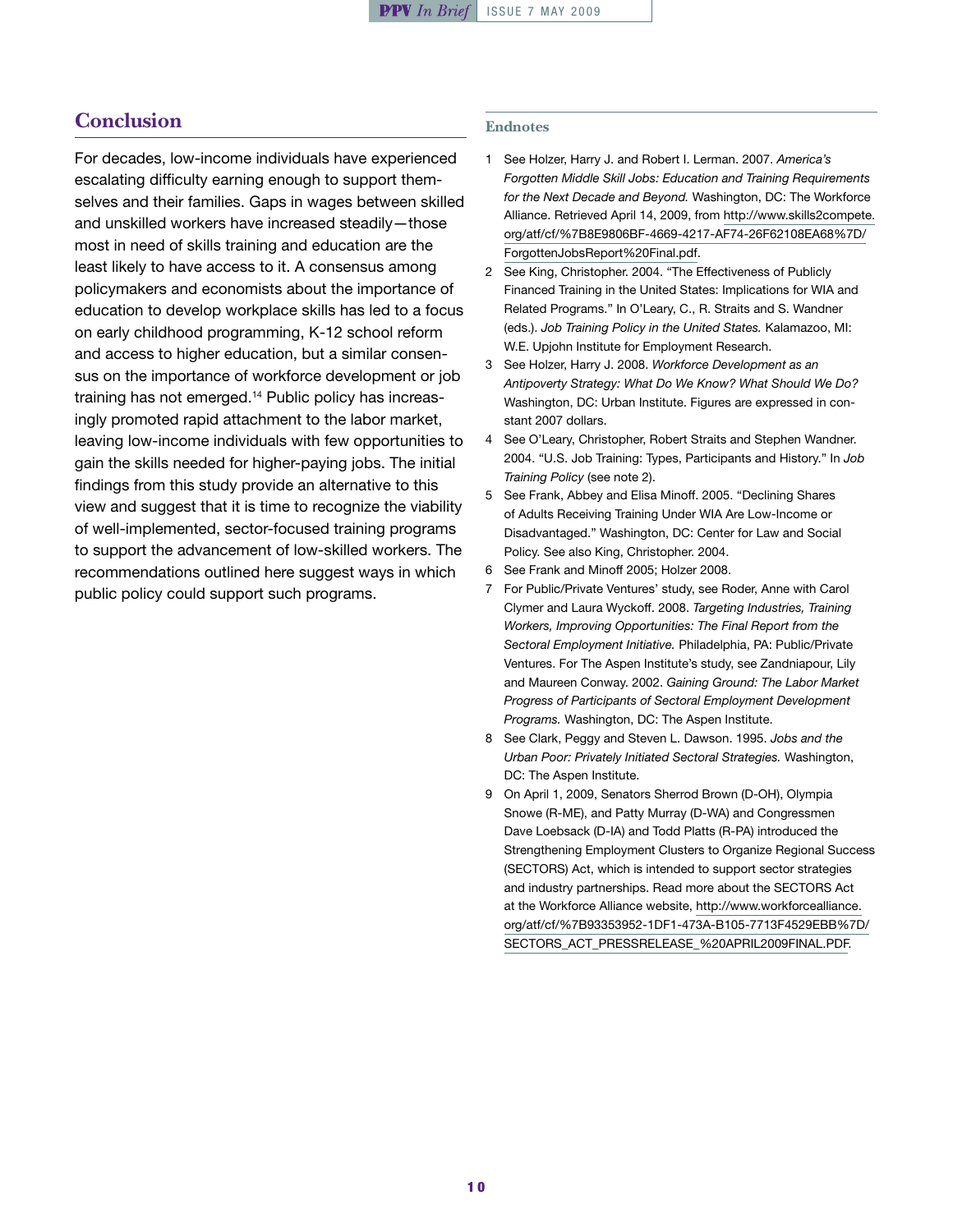- 10 See Conway, Maureen, Amy Blair, Steven L. Dawson and Linda Dworak-Muñoz. 2007. *Sectoral Strategies for Low Income Workers: Lessons from the Field.* Washington, DC: The Aspen Institute.
- 11 Site-by-site results will be available in the forthcoming full report.
- 12 All of these findings are based on comparisons of the outcomes for all the treatment group members (whom we call "participants in sector-focused training programs") with those of all the control group members. Note that 8.3 percent of the "participants in sectorfocused training programs" never actually enrolled in the programs.
- 13 As these findings reflect outcomes among only employed study participants, they do not take advantage of the study's experimental design; thus they are not program impacts.
- 14 See Holzer 2008.